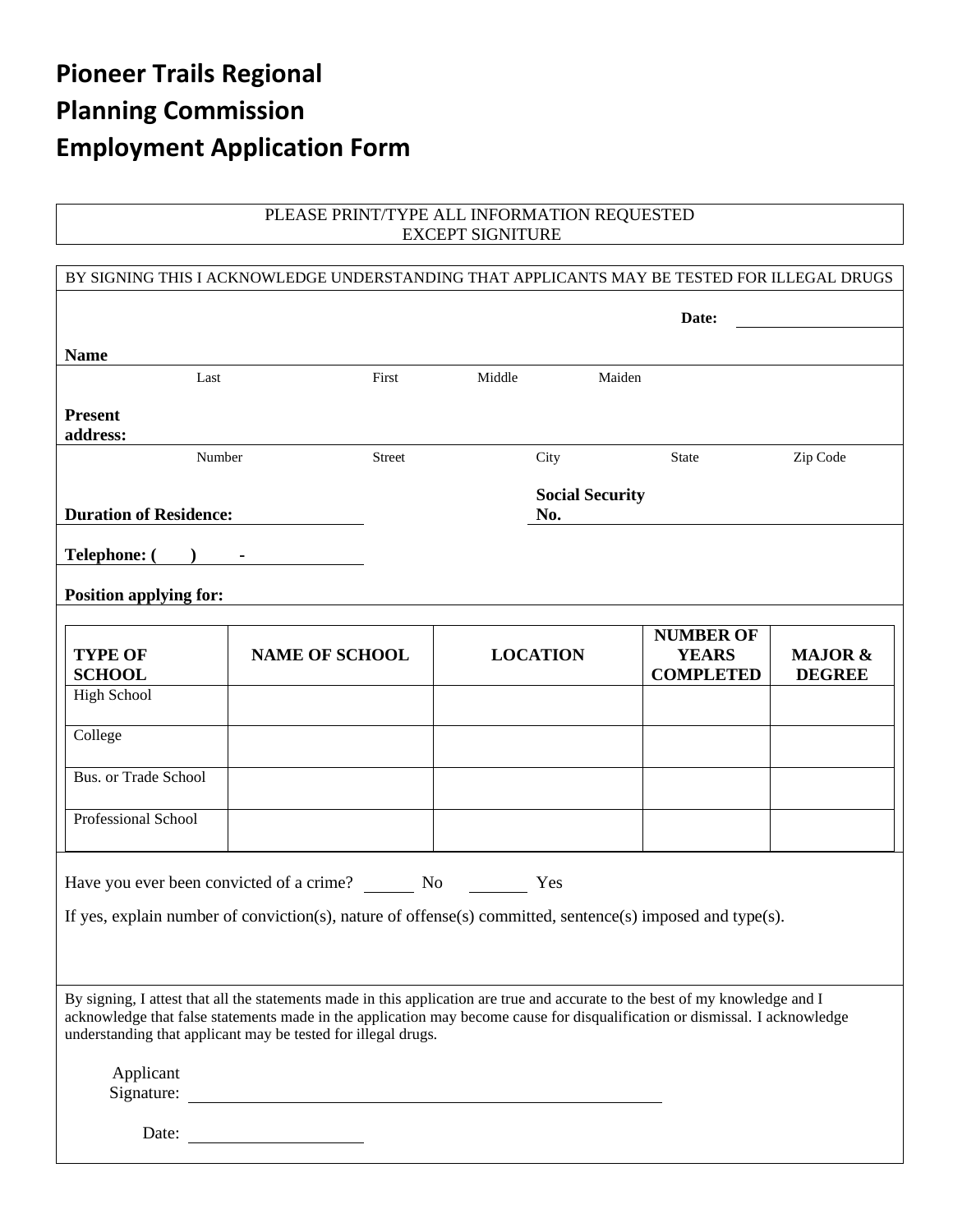### **Pioneer Trails Regional Planning Commission**

APPLICATION FOR EMPLOYMENT

Please list three references other than relatives or previous employers.

 $\Gamma$ 

| Address experience and the contract of the contract of the contract of the contract of the contract of the contract of the contract of the contract of the contract of the contract of the contract of the contract of the con |  |
|--------------------------------------------------------------------------------------------------------------------------------------------------------------------------------------------------------------------------------|--|
|                                                                                                                                                                                                                                |  |
|                                                                                                                                                                                                                                |  |
|                                                                                                                                                                                                                                |  |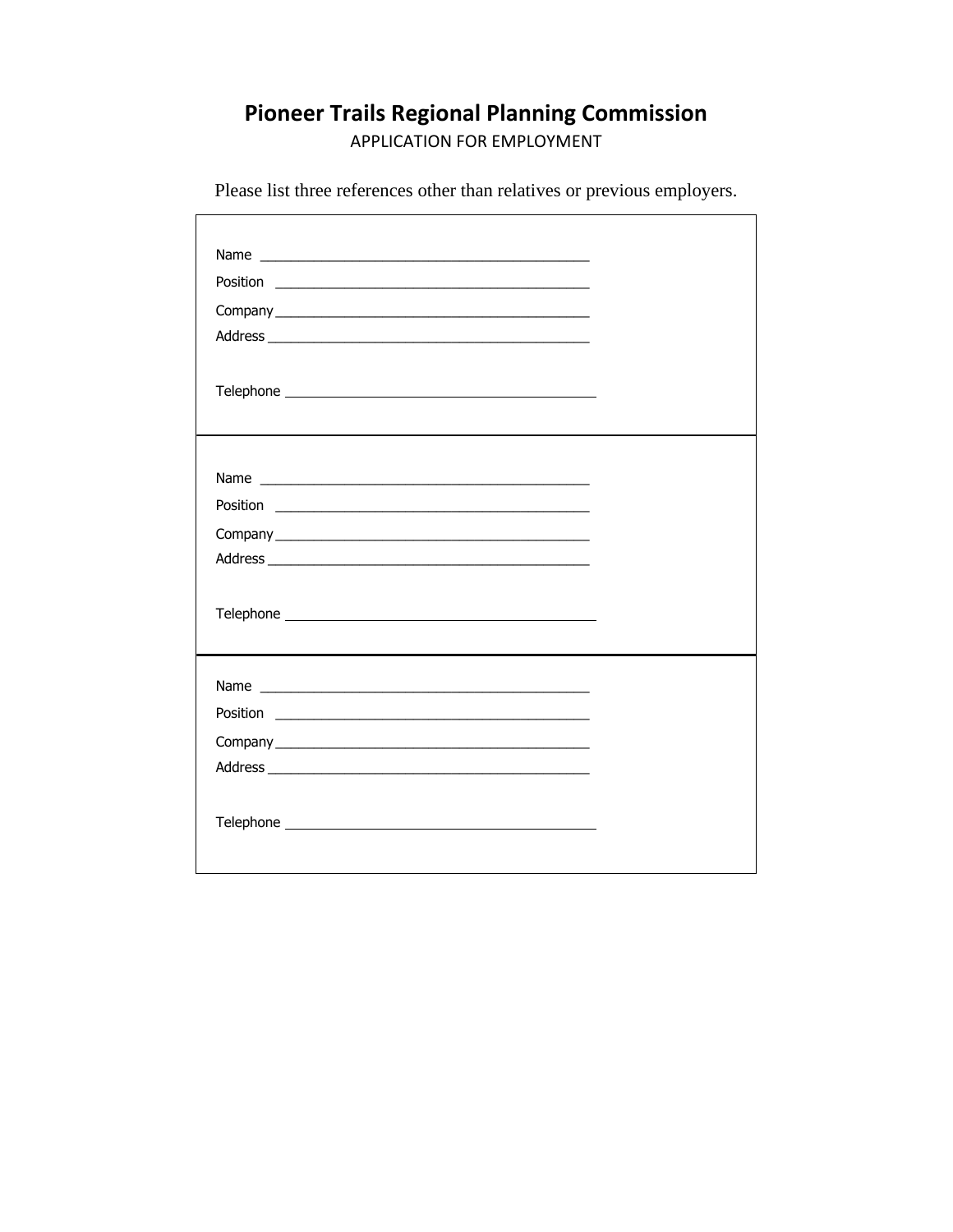### **Pioneer Trails Regional Planning Commission**

APPLICATION FOR EMPLOYMENT

#### **Work Experience**

Please list your work experience for the past five years beginning with your most recent job held. If you were selfemployed, give firm name. Attach additional sheets if necessary.

|                                                                                                                  | Name of Last         |                         |               |  |
|------------------------------------------------------------------------------------------------------------------|----------------------|-------------------------|---------------|--|
| Name of Employer:                                                                                                | Supervisor           | <b>Employment dates</b> | Pay or salary |  |
| Address:                                                                                                         |                      | From:                   | Start:        |  |
| City, State, Zip Code:                                                                                           |                      | To:                     | Final:        |  |
| Phone Number:                                                                                                    | Your last job title: |                         |               |  |
| Reason for Leaving (be specific):                                                                                |                      |                         |               |  |
|                                                                                                                  |                      |                         |               |  |
| List the jobs you held, duties performed, skills used or learned, advancements or promotions while you worked at |                      |                         |               |  |
| this company.                                                                                                    |                      |                         |               |  |
|                                                                                                                  |                      |                         |               |  |
|                                                                                                                  |                      |                         |               |  |
|                                                                                                                  |                      |                         |               |  |
|                                                                                                                  |                      |                         |               |  |

| Name of Employer:                                                                                                | Name of Last<br>Supervisor | <b>Employment dates</b> | Pay or salary |  |
|------------------------------------------------------------------------------------------------------------------|----------------------------|-------------------------|---------------|--|
| Address:                                                                                                         |                            | From:                   | Start:        |  |
| City, State, Zip Code:                                                                                           |                            | To:                     | Final:        |  |
| Phone Number:                                                                                                    | Your last job title:       |                         |               |  |
| Reason for Leaving (be specific):                                                                                |                            |                         |               |  |
|                                                                                                                  |                            |                         |               |  |
| List the jobs you held, duties performed, skills used or learned, advancements or promotions while you worked at |                            |                         |               |  |
| this company.                                                                                                    |                            |                         |               |  |
|                                                                                                                  |                            |                         |               |  |
|                                                                                                                  |                            |                         |               |  |
|                                                                                                                  |                            |                         |               |  |